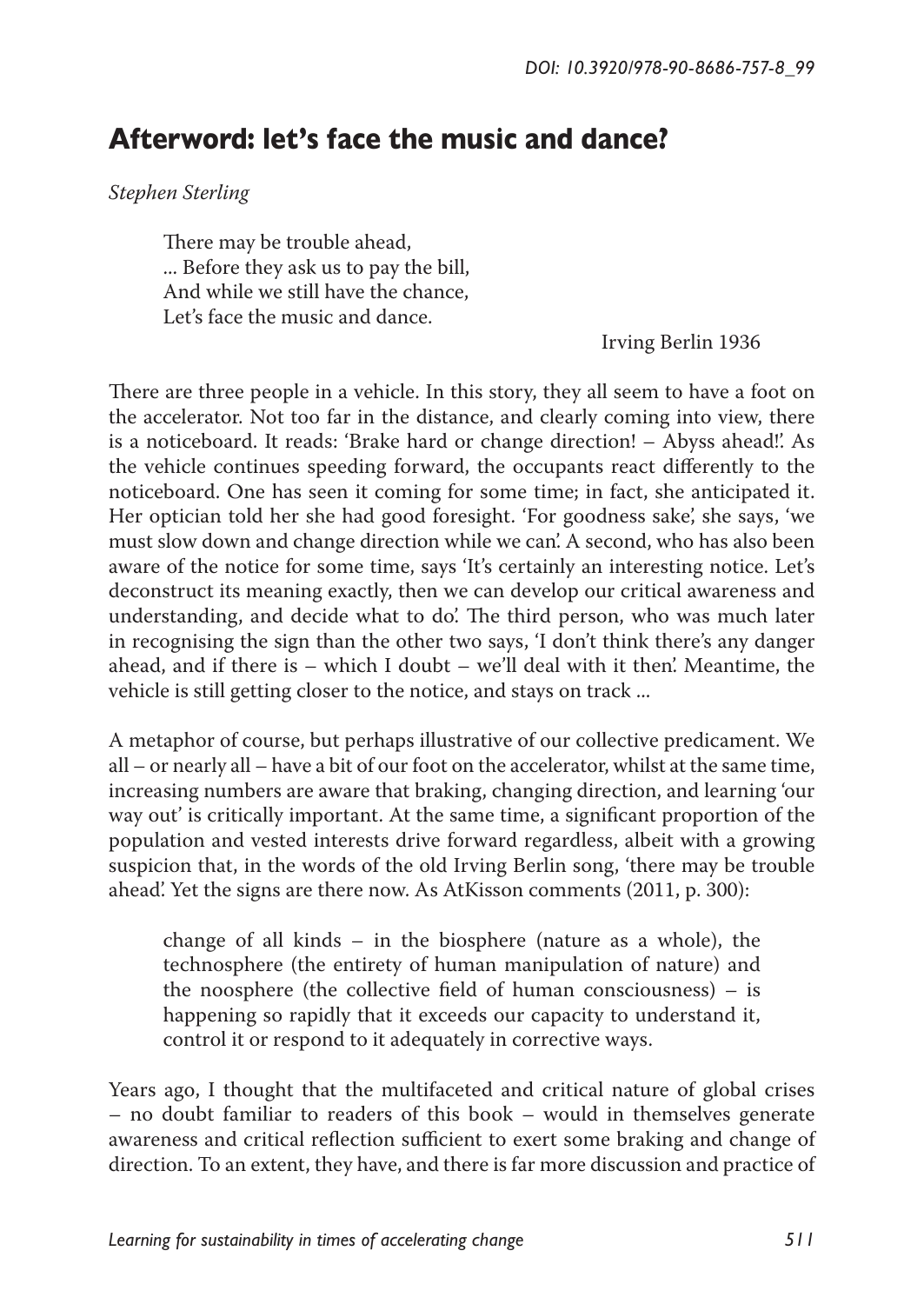sustainability oriented activities of all kinds than there was, say, when the seminal 'Our Common Future' report was launched in 1987 (WCED). That report called for 'vast campaigns of education, debate and public education' (1987, p. xiv). Some 25 years later, there is much to celebrate in the field of sustainability education and learning (Tilbury 2011). Yet, taking a broader view, there is an element of truth in the saying, 'Plus ça change, plus c'est la même chose'. So there is a deeper issue here, which requires more than 'more sustainability education'. As Paul Raskin of the Tellus Institute puts it: 'The shape of the global future rests with the reflexivity of human consciousness – the capacity to think critically about why we think what we do – and then to think and act differently' (Raskin 2008, p. 469).

This is a call for nothing less than a change of cultural worldview, and it is one that has been echoed by many others before and since publication of Raskin's 2008 global futures paper. He and his colleagues in a further report liken the shift required to the great historical transitions towards settled agriculture and industrial society (Rosen *et al.* 2010). Mary Clark goes further: in the last 2,500 years, she suggests, there have been only two 'major periods of *conscious* social change, when societies deliberately 'critiqued' themselves and created new worldviews' (Clark 1989, p. 235). In parallel, a Worldwatch Institute report advocates that we should tap our potential 'as conscious agents of cultural evolution' in order to create a sustainable civilization (Gardner, cited in Starke 2001, p. 206). Seen from such perspectives as these, 'the learning society' is one that seeks to understand, transcend and redirect itself through *intentional learning*. However, as Rosen *et al.* (2010, p. 15) suggest, this deep shift in values and institutions – this 'Great Transition' – is far from guaranteed.

In sustainability discourse, the concept of resilience – building resilient economies, and communities and so on – has become topical. What is less considered, however, are worldviews as resilient belief and thought systems. Whilst 'sustainable systems need to be resilient' (Folke *et al.* 2002, p. 23), resilient systems need to be sustainable. Like many others, I argue that the dominant western worldview (and the economic, political and educational systems informed by it) – still largely mechanistic, objectivist, materialist, dualist, and reductionist – is no longer appropriate to our times; it is the root of our current predicament, not least as it is resistant to fundamental change (Sterling 2011). As Homer-Dixon suggests (2006, p. 3), 'we often invest enormous mental energy to maintain a perspective on the world that's at variance with reality'. There seems to be an element of lock-in operating here, even as the encompassing conditions of complexity, systemicity, uncertainty and unsustainability become ever more evident in wider society. At individual level, the maintenance of deep-seated worldviews tends to prevail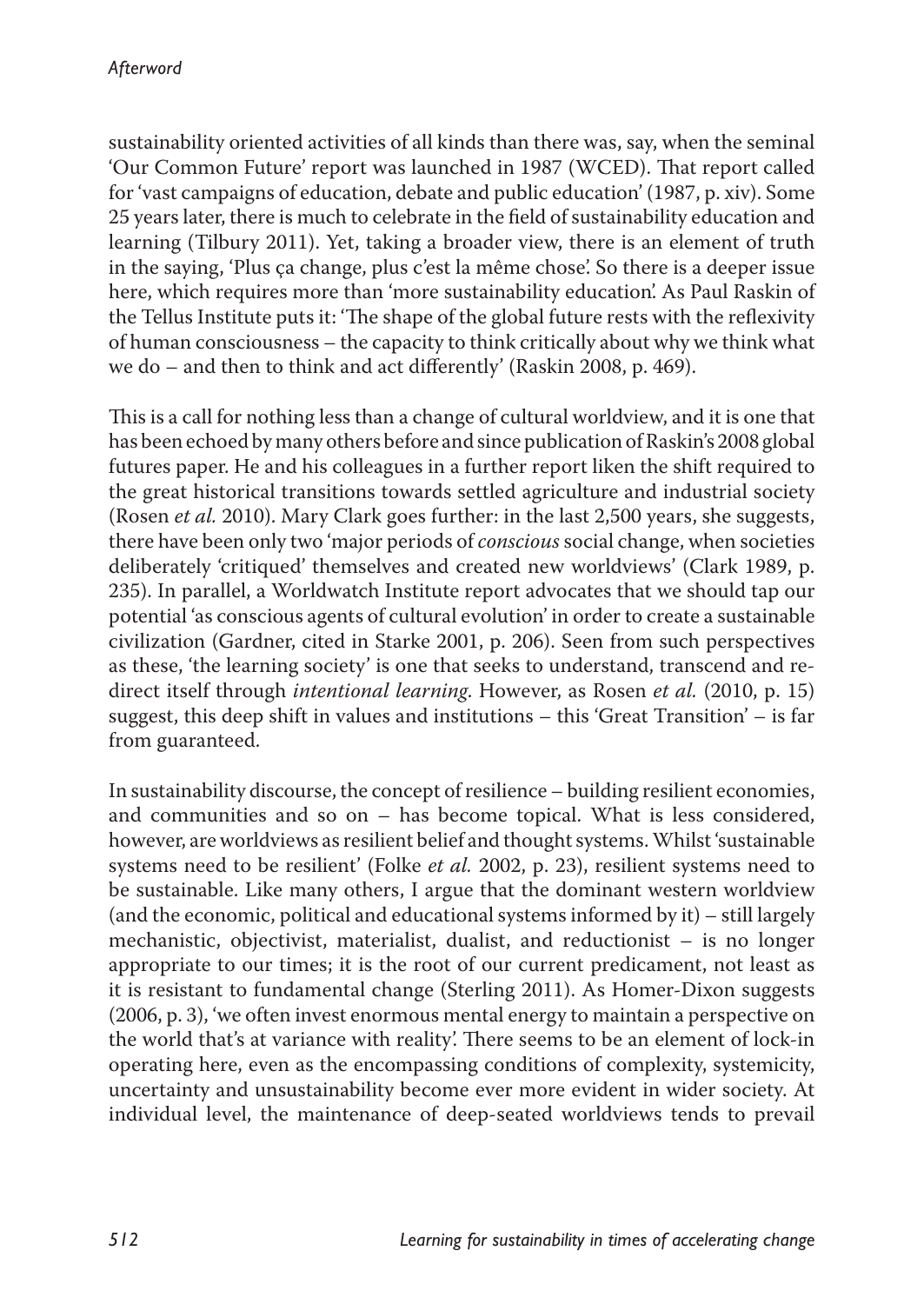despite evidence that they may are no longer adequate for changed conditions. It may be that Chapman's view (2002, p. 14) is true of many, who, he suggests:

will not change their mode of thinking or operating within the world until their existing modes are proved beyond doubt, through direct experience, to be failing.

At one level, this is easy to understand: faced with change, or more seriously, threat, many people are likely to hold onto – even retreat into – the security of what they know and believe, rather than willingly embrace uncertainty and possible loss of familiar identifiers. Other writers have a deeper analysis however. Ehrlich and Ornstein (1989, p. 7) suggest that in evolutionary terms, our brains are still adapted for the relatively stable environment of our forebears where threats were signalled by short-term changes and action was usually required immediately. We can still identify with and react to the short-term and immediate, but find it much harder to perceive and appreciate the import of large-scale threats occurring over years. So the media and the public become animated, say about the plight of a single whale, but do not become concerned about the acidification of the oceans threatening whole ecoystems.

McGilchrist (2009) has a further and radical take on this issue, arguing that the root of our 'increasingly mechanistic, fragmented, decontextualized world' (p. 6) lies in the structure of the brain, and the different 'views of the world' that each hemisphere has. In a carefully researched book, he makes a case that the left hemisphere – more associated with focus, linearity, precision and control – has come to dominate the right brain (more associated with perception of holistic pattern, relation and the big picture), to the extent that the former has become the dominant mode of perception and cognition. He speaks of the 'progress of the sleepwalking left hemisphere, always going further in the same direction, ambling towards the abyss' (*ibid*., p. 446), and suggests that mass technological culture, urbanisation, mechanisation and alienation from the natural world is reinforcing the dominance of the left hemisphere. The further implication of this theory is that, far from us acting upon a somehow separate and inert world, the world has plasticity: as Gregory Bateson suggests it 'partly becomes – comes to be – how it is imagined' (1980, p. 223). Similarly, McGilchrist states 'the kind of attention we pay actually alters the world: we are, literally, partners in creation. This means we have a *grave* responsibility ...' [author's italics] (2009, p. 5). Far from being detached and unaffected observers, we are – unavoidably – participants in a greater whole: as I've stated elsewhere, we are not on the Earth, but *in* the Earth, inextricably actors in the Earth's systems and flows, constantly affecting and being affected by the whole thing, natural and human, in dynamic relation (Sterling 2010).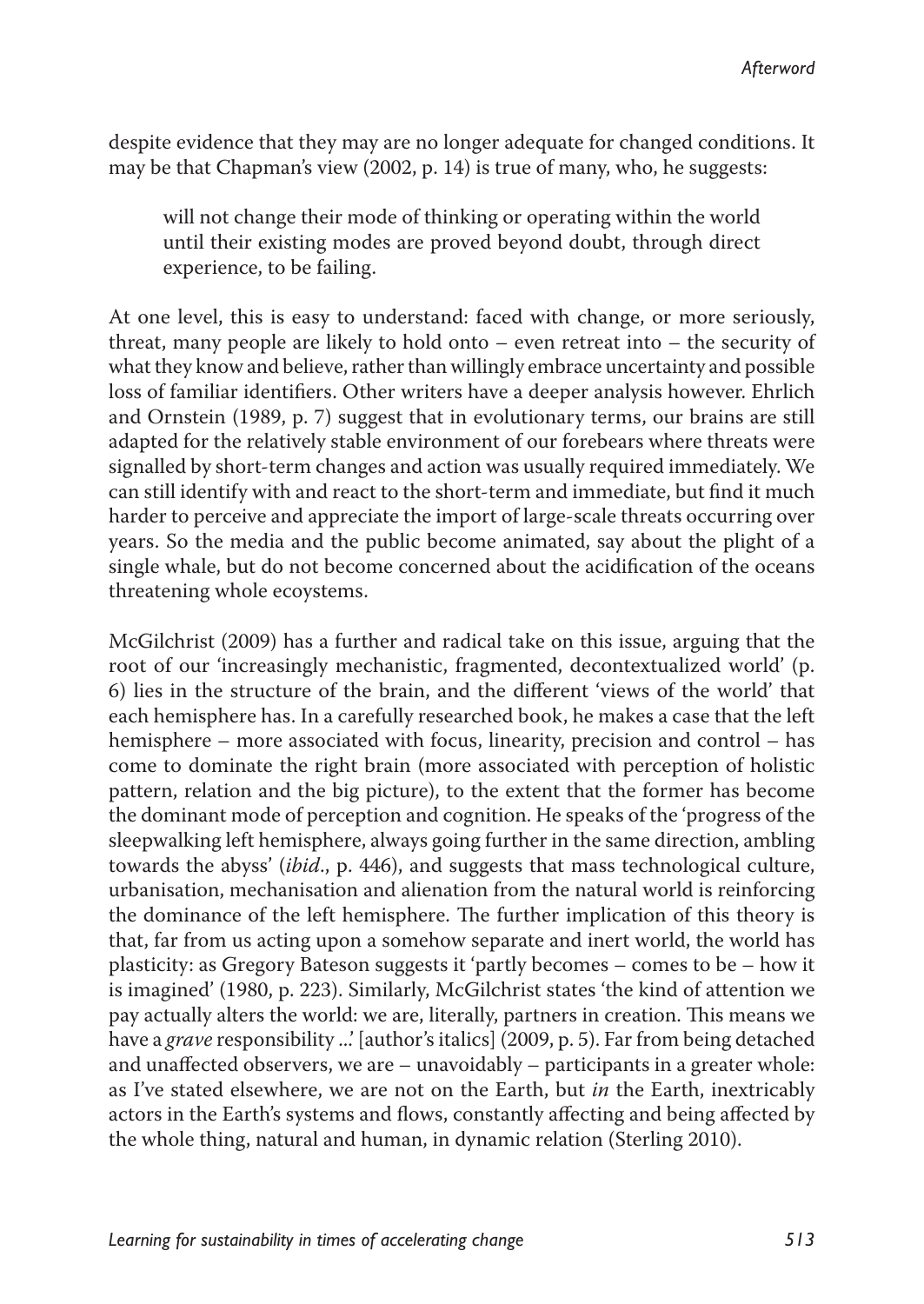Tis demands an essentially *relational* worldview and episteme that is in tune with reality: a worldview that is participative, holistic, systemic, ecological, and one that – in line with McGilchrist's diagnosis – helps our right brain to balance out the current dominance of our left brain thinking and tendencies. Achieving this cultural reorientation appears to require unlearning, new learning and relearning, and 'on a grand scale...across society, necessitating a metamorphosis of many of our current education and learning constructs' (Williams 2004, p. 4). This is more than an isolated 'education for sustainability' programme, it is about a shift of personal consciousness and educational culture, involving movement in three interrelated areas of human knowing and experience: *perception* (or the affective dimension), *conception* (or the cognitive dimension), and *practice* (or the intentional dimension). In essence, it entails an extended and participatory epistemology, a connective ontology and an integrative praxis – affording a deeply relational sense of what it is to be human at this most challenging of times.

Such 'expansion of consciousness' sounds like a New Age mantra; rather, and at its simplest it is noticing 'what is' beyond ourselves, and recognising (that is, re-cognition) that our own wellbeing emerges from the wellbeing of the whole, whether the issue is health, inequity and social cohesion, biodiversity, climate change, and so on. Homer-Dixon echoes this in his advocacy of 'the prospective mind' which is 'grounded in the knowledge that constant surprise and change are now inevitable' (2006, p. 29). Hence, we should make a distinction between two types of learning: *anticipative learning*, or 'learning by design' on the one hand, and *reactive learning* or learning 'by default' on the other. Default learning happens when events impress themselves on the learners' consciousness, by surprise, shock or crisis. Learning by design, by contrast, implies a prior awareness, a willingness, openness and intention to learn in response to a perceived innovation, threat or opportunity. The former is a reactive response; the latter is an anticipative response.

Instead of educational thinking and practice that tacitly assumes that the future is some kind of linear extension of the past, we need *anticipative* education, recognising the new conditions and discontinuities which face present generations, let alone future ones: including the massive challenges of global warming, species extinction, economic vulnerability, social fragmentation and migration, endemic poverty, the end of cheap energy – and more positively, the rise of localism, participative democracy, green purchasing, ethical business, and efforts to achieve a low carbon economy. Tis implies a 'culture of critical commitment' in educational thinking and practice – engaged enough to make a real difference to social-ecological resilience and sustainability but reflexively critical enough to learn constantly from experience and to keep options open in working for a sustainability transformation.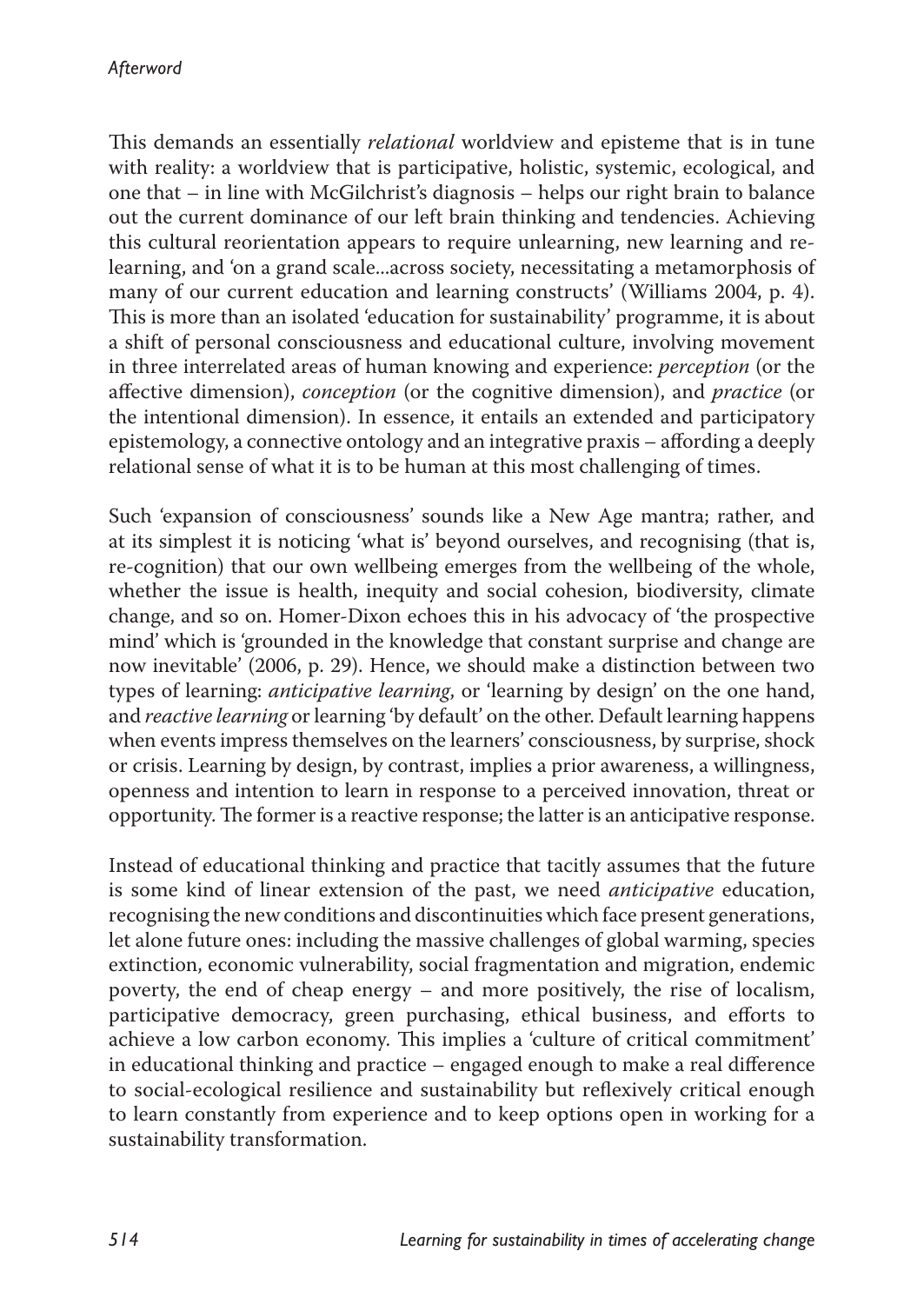Back to the vehicle metaphor. I'm not sure the left-brained, technocratic, vestedinterested drivers are ever going to awaken and change direction sufficiently, or slow up. The concerned drivers need to ally, increase their numbers through anticipative education and learning, map out the promise of new directions and put pressure on the steering wheel to achieve the Great Transition. The emergence and success of such phenenoma as the Transition movement (Hopkins 2008), of the Occupy movement, of global citizenship initiatives (Hawken 2007), and One Planet Living are hopeful signs. As Alan AtKisson puts it, 'the good news is that this is a transformation already underway. The bad news comes in the form of a challenge: *How fast can we make....beneficial changes happen*? (AtKisson 2011, p. 21) (author's emphasis).To change metaphors, while many are like Irving Berlin's dancers – content to party yet dimly aware the bill is as yet unpaid – we need to demonstrate a much better party is possible, one that can take us through the long night and usher in a new dawn.

## **References**

- AtKisson, A. (2011) T*e Sustainability Transformation: How to Accelerate Positive Change in Challenging Times.* London, UK: Earthscan.
- Bateson, G. (1980) *Mind and Nature A Necessary Unity.* New York, NY, USA: Bantam Books.
- Chapman, J. (2002) *System Failure.* London, UK. Demos.
- Clark, M. (1989) *Ariadne's* T*read:* T*e Search for New Modes of* T*ought*. London: Palgrave.
- Ehrlich, P. and Ornstein, R. (1989) *New World, New Mind Changing the way we think to save our future.* London, UK: Paladin.
- Folke, C., Carpenter, S., Elmqvist, T., Gunderson, L., Holling, C.S. and Walker, B. (2002) *Resilience and sustainable development: Building adaptive capacity in a world of transformations*. Scientific background paper on resilience for the process of the World Summit on Sustainable Development. Available at: http://www.sou.gov.se/mvb/pdf/resiliens.pdf.
- Hawken, P. (2007) *Blessed Unrest: How the Largest Movement in the World Came into Being and Why No One Saw It Coming,* New York, NY, USA: Viking Press/Penguin.
- Homer-Dixon, T. (2006) T*e Upside of Down Catastrophe, Creativity and the Renewal of Civilisation*, London, UK: Souvenir Press.
- Hopkins, R. (2008), T*e Transition Handbook: from oil dependency to local resilience.* Totnes, UK: Green Books.
- McGilchrist, I. (2009) T*e Master and His Emissary:* T*e Divided Brain and the Making of the Western World*. New Haven, CT, USA: Yale University Press.
- Raskin, P. (2008) 'World lines: A framework for exploring global pathways'. *Ecological economics,*  65: 461-470.
- Rosen, R., Electris, C. and Raskin, P. (2010) *Global Scenarios for the Century Ahead: Searching for Sustainability.* Boston, MA, USA: Tellus Institute.
- Starke, L. (ed.) (2001) *State of the World, Worldwatch Institute report on progress towards a sustainable society.* London, UK: Earthscan Publications.